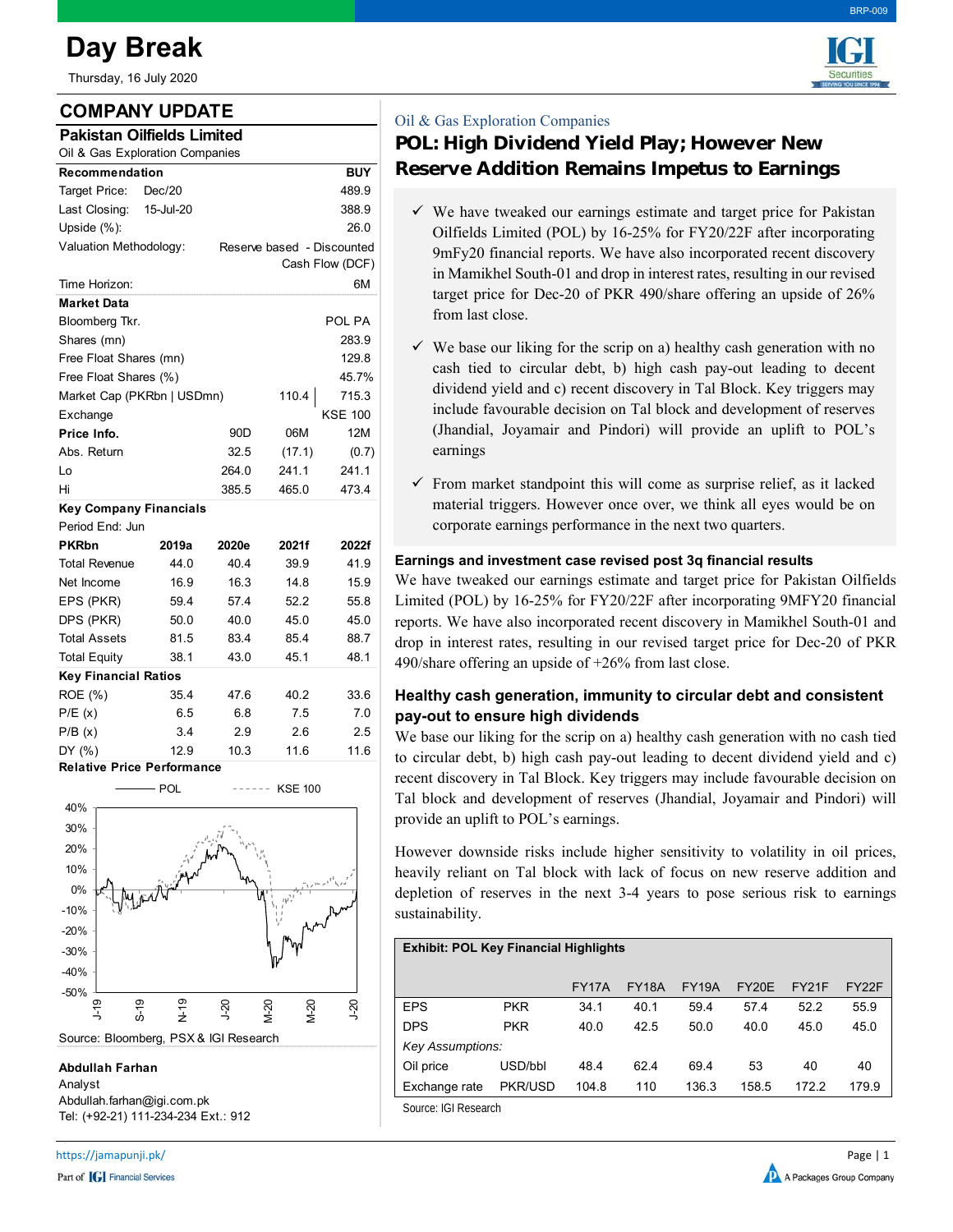

## Best dividend play in E&Ps universe

#### **1# Cash generation remains healthy with no exposure to circular debt**

POL has remained relatively immune to cash constraints relating to circular debt compared to PPL and OGDC where trade debts as of Mar-20 only stood at PKR 30/share compared to PKR 73.2/109.9 per share for OGDC/PPL. Thus total cash as of Mar-20 stood at PKR 164/share. As a result, POL stands well poised to invest in further blocks to enhance its reserve base. In our view POL is likely to utilize the cash for development of its mature fields such as Balkassar, Jhandial, Pindori and Khaur.

#### **2# …leading to consistent dividend pay-out and higher dividend yield**

As a result of higher cash generation, POL has maintained a higher cash payout which on annual basis has stood above 80% in the last few years. Thus POL remains a high dividend yield stock with FY20/21 dividend yield of 10.3%/11.6% and thus remains as a preferred dividend yield stock.



#### **Exhibit: POL Receivable and payable cash position Exhibit: POL historic cash pay-out**

Working capital has remained manageable with healthy cash generation POL has maintained a healthy cash pay-out of over 80% despite drop in oil price



#### **3# Discovery of hydrocarbons in Tal Block (Mamikhel South-01)**

MOL has recently announced discovery of hydrocarbons in Mamikhel South-01 in Tal Block where POL holds 21.05% working interest. The size of the discovery at initial testing stood at 3,240bopd and 16.12mmcfd from which in our view production is likely to start in a few months' time. We expect this discovery to contribute PKR 3.6/share to POL's earnings in FY21 on annualized basis. The actual production may differ from the flows tested initially however considering the pressure at wellhead we estimate flows to be close initial expectation. However sustainability of flows would only be ascertained once production starts.

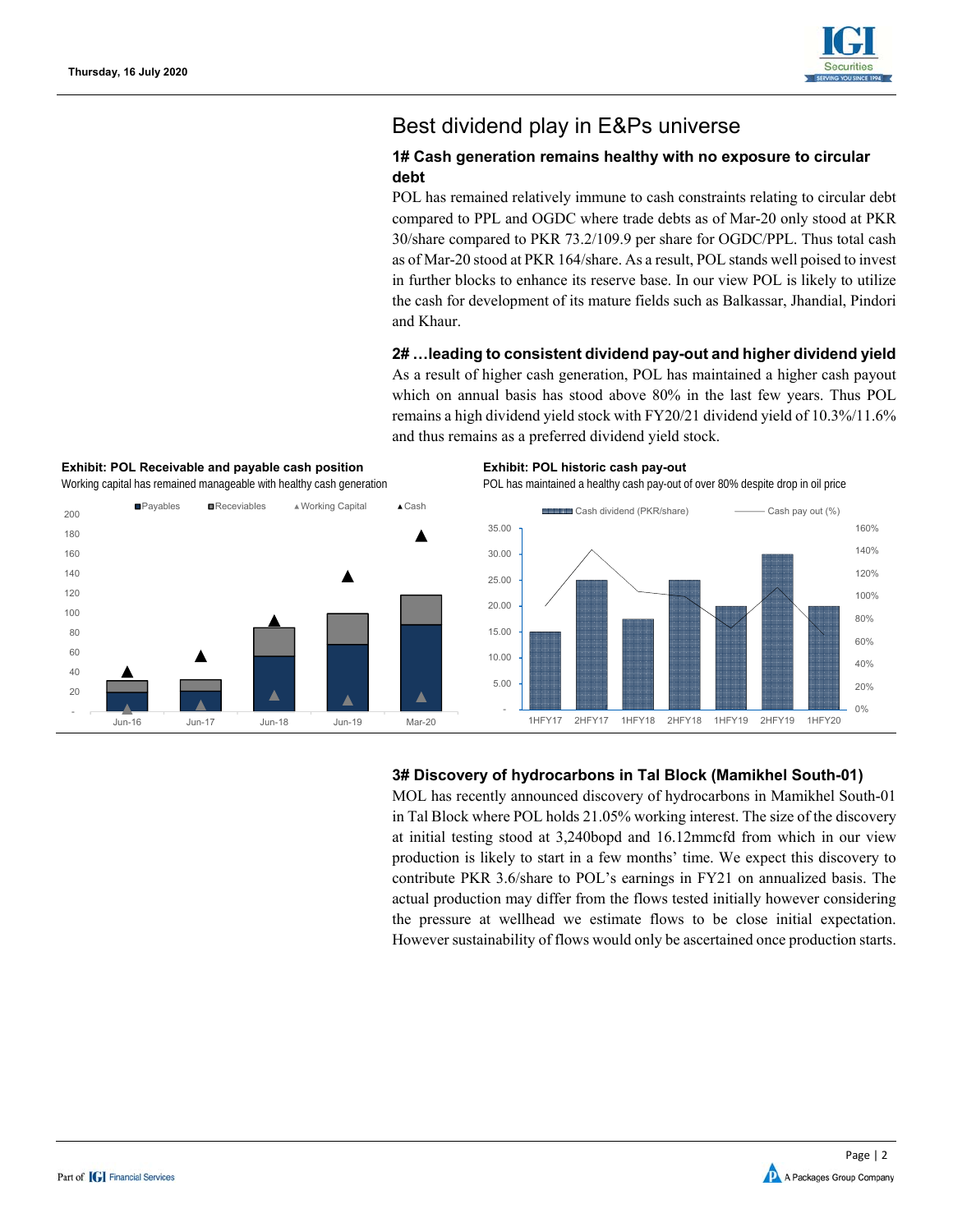

#### **Exhibit: Jhandial, Pindori and Khaur weekly oil production (bopd) Exhibit: Makori Deep and Tal Block weekly oil production (bopd)**  Discoveries in Jhandial, Pindori and Khaur are yet to yield any benefits to production enhancements



POL has maintained a healthy cash pay-out of over 80% despite drop in oil price



## Key Risks

#### **On the downside flows from Jhandial, Khaur and Pindori disappoint while Makori Deep has supported production**

Flows from Jhandial have been disappointing since commencement of production considering the heavy reserve base 23.4mnbbls and 0.3tcf. Similarly recent discoveries in Khaur and Pindori have failed to reap any benefits in terms of substantial rise in production where Khaur North was expected to produce 502bopd whereas Pindori was expected to produce between 655-1,103bopd. However actual production has remained below expectation. Nevertheless, Makori Deep has witnessed rise in production post discovery in development well Makori Deep-02 in Aug-19. Despite lockdowns effecting Tal Block production Makori Deep production average ~2,500bopd in May-20 despite lockdown effecting production

#### **Tal block depletion cause of concern for POL's reserve replacement in future**

Tal blocks reserve life stands at 3-5yrs for oil while 5-6yrs for gas. As a result POL will likely witness substantial drop in earnings during Fy24-26 where current 5yr earnings CAGR stands at negative 12%. Thus development of mature fields and substantial reserves at Jhandial remain impetus to earnings sustainability for POL in the next few years.

#### **Most of the drilling planned focused in JV blocks with average stake below 30%**

The drilling plan has been focused towards JV blocks which is owned by JV partners such as Tal block (where MOL is operator and POL holds 21.05% stake), Hisal Block (where PPL is operator and POL holds 25% stake), Margalla Block (where MOL is operator and POL holds 30% stake) and Gurgalot Block (where OGDC is operator and POL holds 20% stake). POL has planned drilling in two Company operated block which is Ikhlas block and D.G Khan Block where POL holds 80% and 70% stake respectively. However, with lower drilling in operated blocks, POL has managed to keep dry well cost under control whereas high potential block has yielded crucial production sustainability. The impact from JV blocks such as Makori Deep-2 (Tal block) would have diluted impact owing to lower stake. In our view, development of existing reserves at Pindori, Jhandial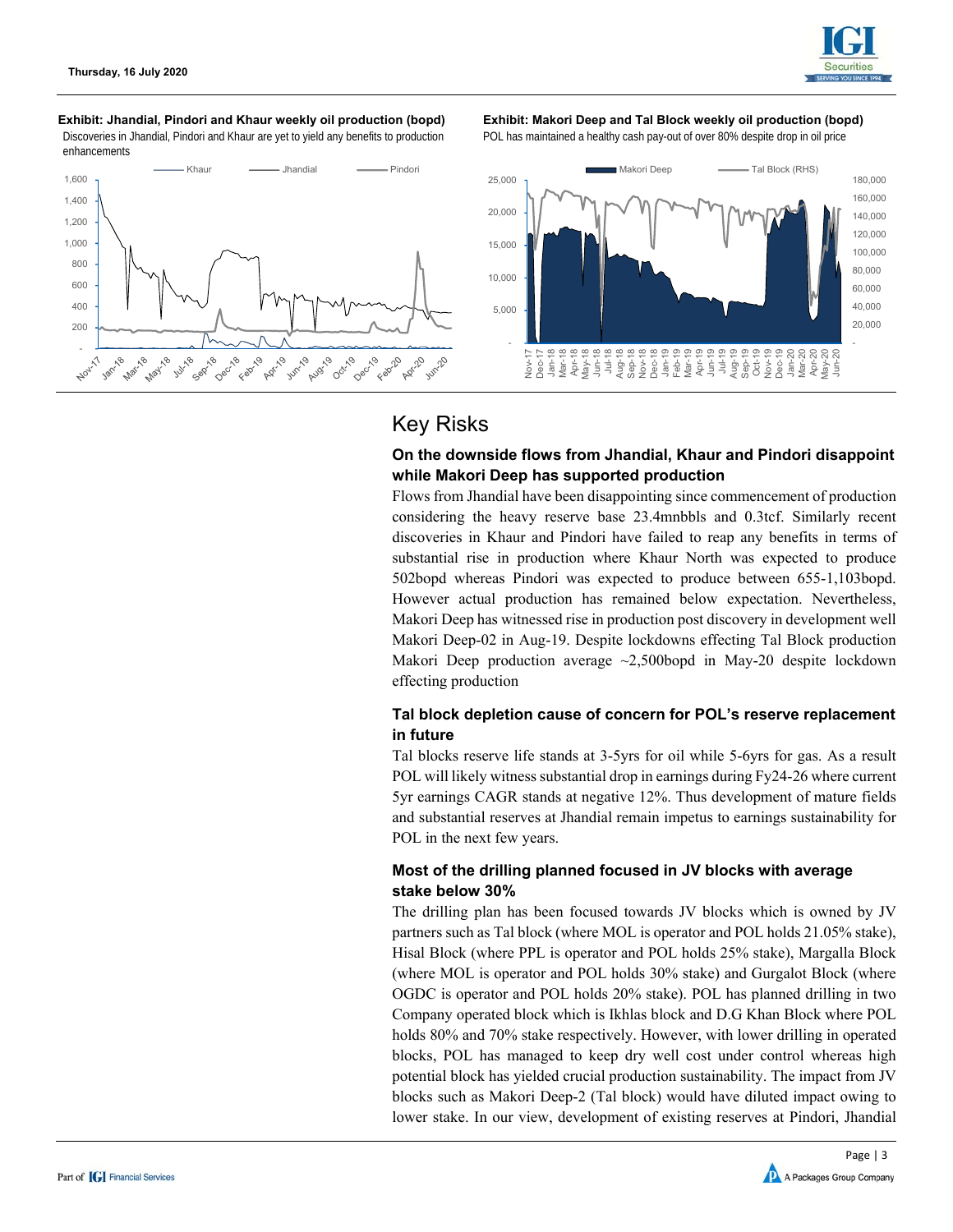

and Khaur would enable POL to enhance production flows and reduce reliance on production from Tal Block. To note POL had initiated work on Jhandial-2 but due to Covid-19 the completion has been stalled.



**Exhibit: POL quarterly dry well cost and prospecting expense (PKRbn)**  With no dry well cost in Fy20, post has managed to up lift prospecting cost while keeping exploration cost at

Source: IGI Research, Company Accounts

#### **Recommendation**

Considering healthy cash generation and higher dividend yield we prefer POL as dividend yield stock as stability in oil prices have subsided risk of higher sensitivity to oil prices. Recent discovery in Tal Block is also likely to keep POL in limelight however in the long term risk of substantial depletion in reserves likely to erode earnings significantly still looms. Thus we maintain a BUY stance on POL with our Dec-20 target price of PKR 490/share (after incorporating recent interest rate cut) offering 27% upside from last close. POL is currently trading at FY20/21 P/E of 6.8/7.5x and offers FY20/21 dividend yield of 10.3%/11.6%.

| Exhibit: Best dividend play in E&P universe |        |      |      |           |                          |      |         |      |      |  |
|---------------------------------------------|--------|------|------|-----------|--------------------------|------|---------|------|------|--|
|                                             | P/E(x) |      |      | DPS (PKR) |                          |      | D/y (%) |      |      |  |
|                                             | 2019   | 2020 | 2021 | 2019      | 2020                     | 2021 | 2019    | 2020 | 2021 |  |
| POL                                         | 6.5    | 6.8  | 7.5  | 50.0      | 40.0                     | 45.0 | 12.9    | 10.3 | 11.6 |  |
| <b>OGDC</b>                                 | 4.2    | 4.8  | 5.0  | 11.0      | 5.3                      | 7.0  | 9.6     | 4.6  | 6.1  |  |
| PPL                                         | 4.3    | 6.2  | 6.3  | 2.0       | $\overline{\phantom{0}}$ | 3.0  | 2.0     |      | 3.1  |  |
| <b>MARI</b>                                 | 7.1    | 5.9  | 6.4  | 6.0       | 6.1                      | 6.0  | 0.5     | 0.5  | 0.5  |  |

Source: IGI Research, Company Accounts